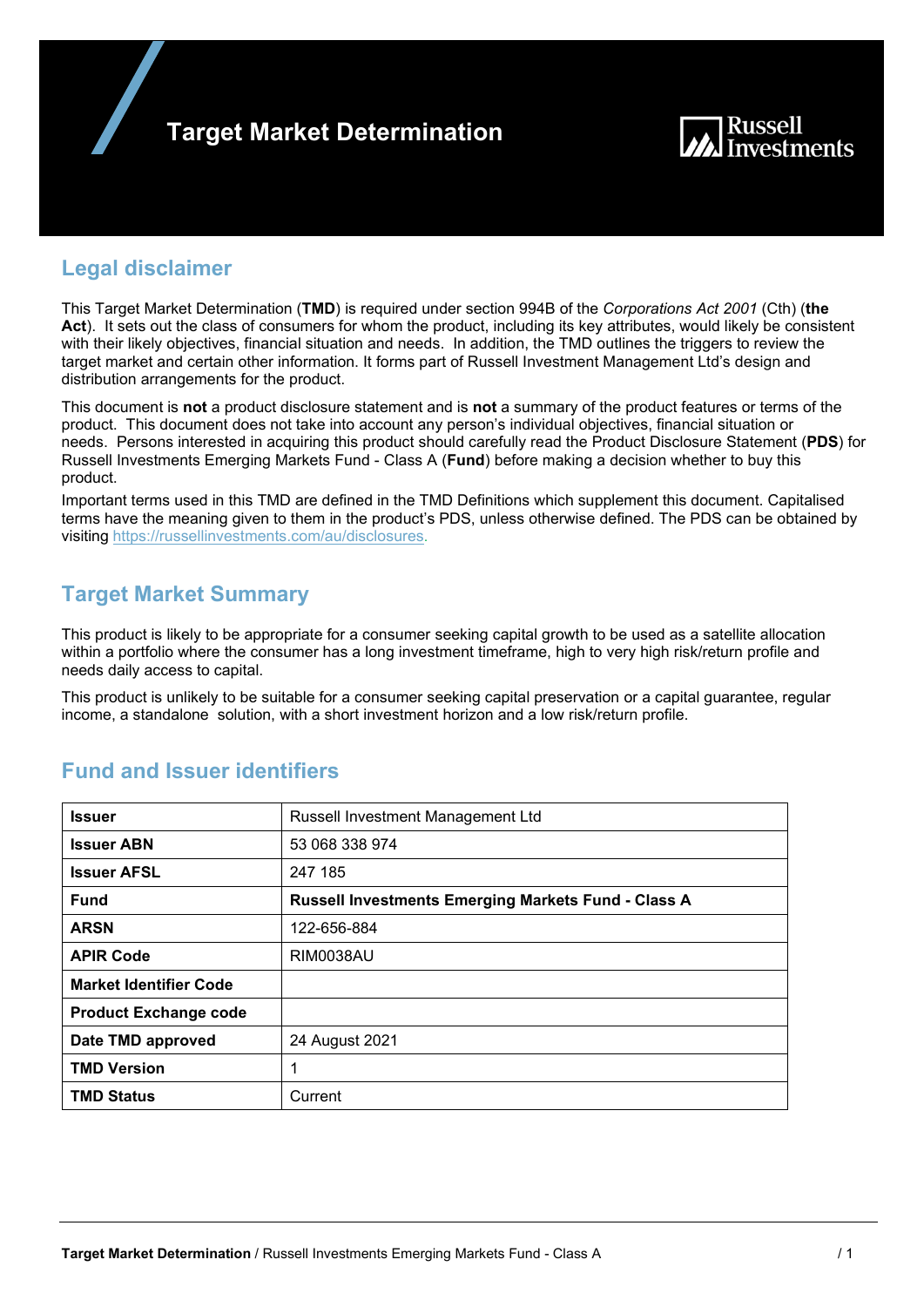# **Description of Target Market**

This part is required under section 994B(5)(b) of the Act.

### **TMD indicator key**

The Consumer Attributes for which the product is likely to be appropriate have been assessed using a red/amber/green rating methodology with appropriate colour coding:

| Potentially in target market<br>Not considered in target market<br>In target market |  |
|-------------------------------------------------------------------------------------|--|
|-------------------------------------------------------------------------------------|--|

### **Instructions**

In the tables below, Column 1, Consumer Attributes, indicates a description of the likely objectives, financial situation and needs of the class of consumers that are considering this product. Column 2, TMD indicator, indicates whether a consumer meeting the attribute in column 1 is likely to be in the target market for this product.

Generally, a consumer is unlikely to be in the target market for the product if:

- **one or more** of their Consumer Attributes correspond to a **red** rating, or
- **three or more** of their Consumer Attributes correspond to an **amber** rating.

Definitions of terms are in the attachment or otherwise in the PDS.

### **Investment products and diversification**

A consumer (or class of consumer) may intend to hold a product as part of a diversified portfolio (typically with an intended product use of satellite/small allocation or core component). In such circumstances, the product should be assessed against the consumer's attributes for the relevant portion of the portfolio, rather than the consumer's portfolio as a whole. For example, a consumer may seek to construct a conservative portfolio with a satellite/small allocation to growth assets. In this case, it may be likely that a product with a High or Very High risk/return profile is consistent with the consumer's objectives for that allocation notwithstanding that the risk/return profile of the consumer as a whole is Low or Medium. In making this assessment, distributors should consider all features of a product (including its key attributes).

| <b>CONSUMER ATTRIBUTES</b>                                         | <b>TMD INDICATOR</b> | <b>PRODUCT DESCRIPTION INCUDING KEY</b><br><b>ATTRIBUTES</b>                                                                                                                                                                                                                |
|--------------------------------------------------------------------|----------------------|-----------------------------------------------------------------------------------------------------------------------------------------------------------------------------------------------------------------------------------------------------------------------------|
| <b>Consumer's investment</b><br>objective                          | <b>TMD Indicator</b> | Product description including key attributes                                                                                                                                                                                                                                |
| Capital Growth                                                     |                      | To significantly outperform the Fund's                                                                                                                                                                                                                                      |
| <b>Capital Preservation</b>                                        |                      | benchmark, before costs and tax, over the long<br>term by providing exposure to a diversified                                                                                                                                                                               |
| <b>Capital Guaranteed</b>                                          |                      | portfolio of predominantly emerging market                                                                                                                                                                                                                                  |
| Income Distribution                                                |                      | shares.                                                                                                                                                                                                                                                                     |
| <b>Consumer's intended product</b><br>use (% of Investable Assets) | <b>TMD Indicator</b> | <b>Product description including key attributes</b>                                                                                                                                                                                                                         |
| Solution/Standalone (75-100%)                                      |                      | The Fund is predominantly exposed to shares                                                                                                                                                                                                                                 |
| Core Component (25-75%)                                            |                      | listed on stock exchanges in emerging markets.<br>The Fund may also have exposure to shares                                                                                                                                                                                 |
| Satellite/small allocation (<25%)                                  |                      | listed on stock exchanges in countries which<br>are considered 'frontier' or 'pre-emerging' and<br>to shares listed on developed markets' stock<br>exchanges where the issuer of the security<br>derives a material proportion of its revenue<br>from the emerging markets. |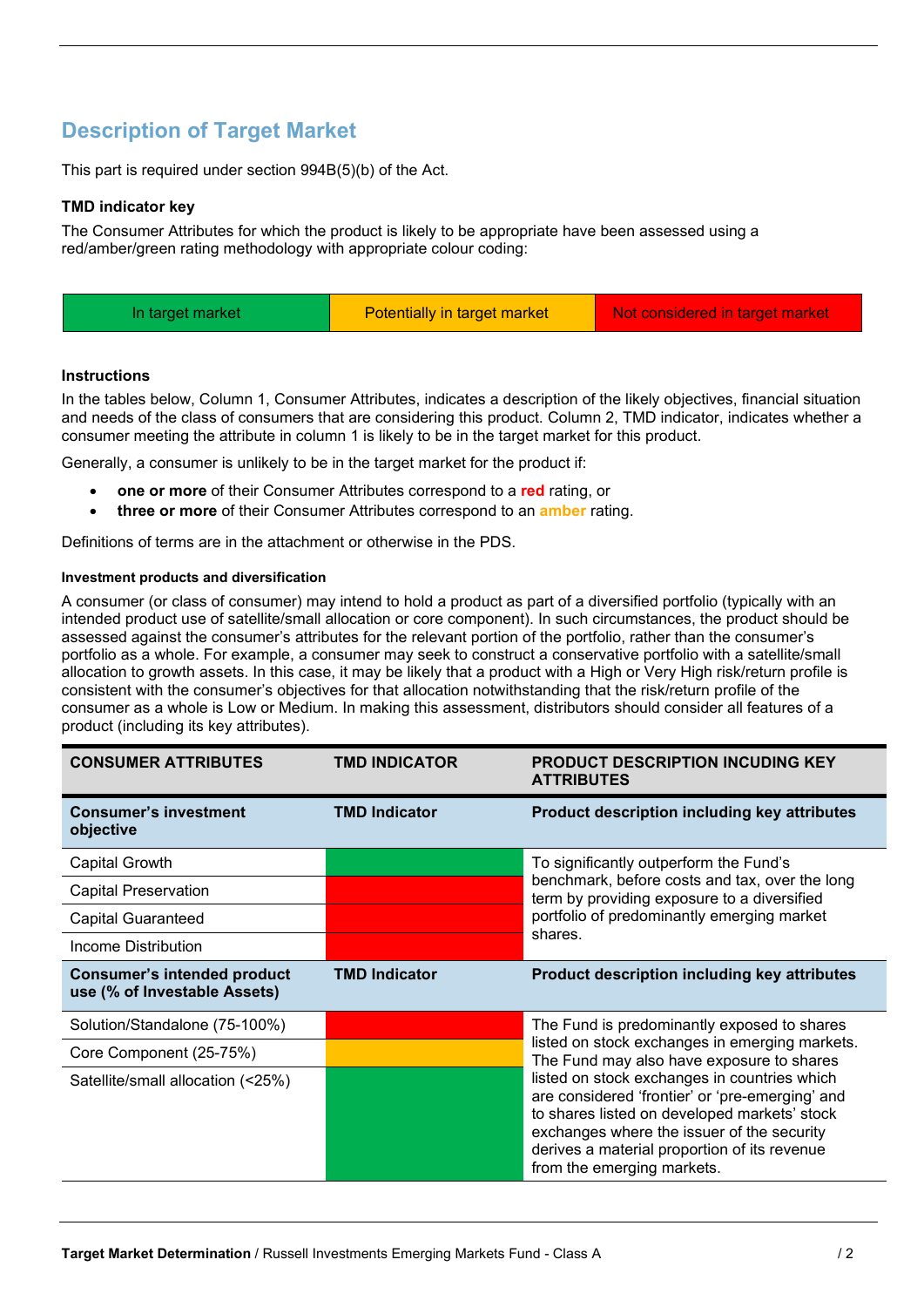| <b>Consumer's investment</b><br>timeframe                           | <b>TMD Indicator</b> | Product description including key attributes                                                                                    |  |
|---------------------------------------------------------------------|----------------------|---------------------------------------------------------------------------------------------------------------------------------|--|
| Short ( $\leq$ 2 years)                                             |                      | The minimum suggested timeframe for holding                                                                                     |  |
| Medium (> 2 years)                                                  |                      | investments in the Fund is 7 years.                                                                                             |  |
| Long $(> 8$ years)                                                  |                      |                                                                                                                                 |  |
| <b>Consumer's Risk (ability to</b><br>bear loss) and Return profile | <b>TMD Indicator</b> | Product description including key attributes                                                                                    |  |
| Low                                                                 |                      | The Fund is more aggressive or very high risk                                                                                   |  |
| Medium                                                              |                      | in nature, seeking to maximise returns and has<br>a higher potential for losses (SRM 7) and                                     |  |
| High                                                                |                      | possibly other risk factors, such as leverage.                                                                                  |  |
| Very high                                                           |                      |                                                                                                                                 |  |
| Consumer's need to withdraw<br>money                                | <b>TMD Indicator</b> | Product description including key attributes                                                                                    |  |
| Daily                                                               |                      | Under normal circumstances, redemption                                                                                          |  |
| Weekly                                                              |                      | requests may be made on any Business Day<br>and requests received by 12pm on any<br>Business Day will generally be processed on |  |
| Monthly                                                             |                      |                                                                                                                                 |  |
| Quarterly                                                           |                      | that Business Day.                                                                                                              |  |
| Annually or longer                                                  |                      |                                                                                                                                 |  |

## **Appropriateness**

Note: This section is required under RG 274.64–66

The Issuer has assessed the product and formed the view that the product, including its key attributes, is likely to be consistent with the likely objectives, financial situation and needs of consumers in the target market as described above, as the features of this product in Column 3 of the table above are likely to be suitable for consumers with the attributes identified with a green TMD Indicator in Column 2.

## **Distribution conditions/restrictions**

This part is required under section 994B(5)(c) of the Act.

| <b>DISTRIBUTION CONDITIONS</b>                                                                 | <b>DISTRIBUTION CONDITIONS RATIONALE</b> |  |
|------------------------------------------------------------------------------------------------|------------------------------------------|--|
| There are no distribution conditions                                                           | Not applicable                           |  |
|                                                                                                |                                          |  |
| <b>REVIEW TRIGGERS</b>                                                                         |                                          |  |
| This part is required under section 994B(5)(d) of the Act.                                     |                                          |  |
| Material change to key attributes, fund investment objective and/or fees.                      |                                          |  |
| Material deviation from benchmark / objective over sustained period.                           |                                          |  |
| Key attributes have not performed as disclosed by a material degree and for a material period. |                                          |  |
| Determination by the issuer of an ASIC reportable Significant Dealing.                         |                                          |  |
|                                                                                                |                                          |  |
|                                                                                                |                                          |  |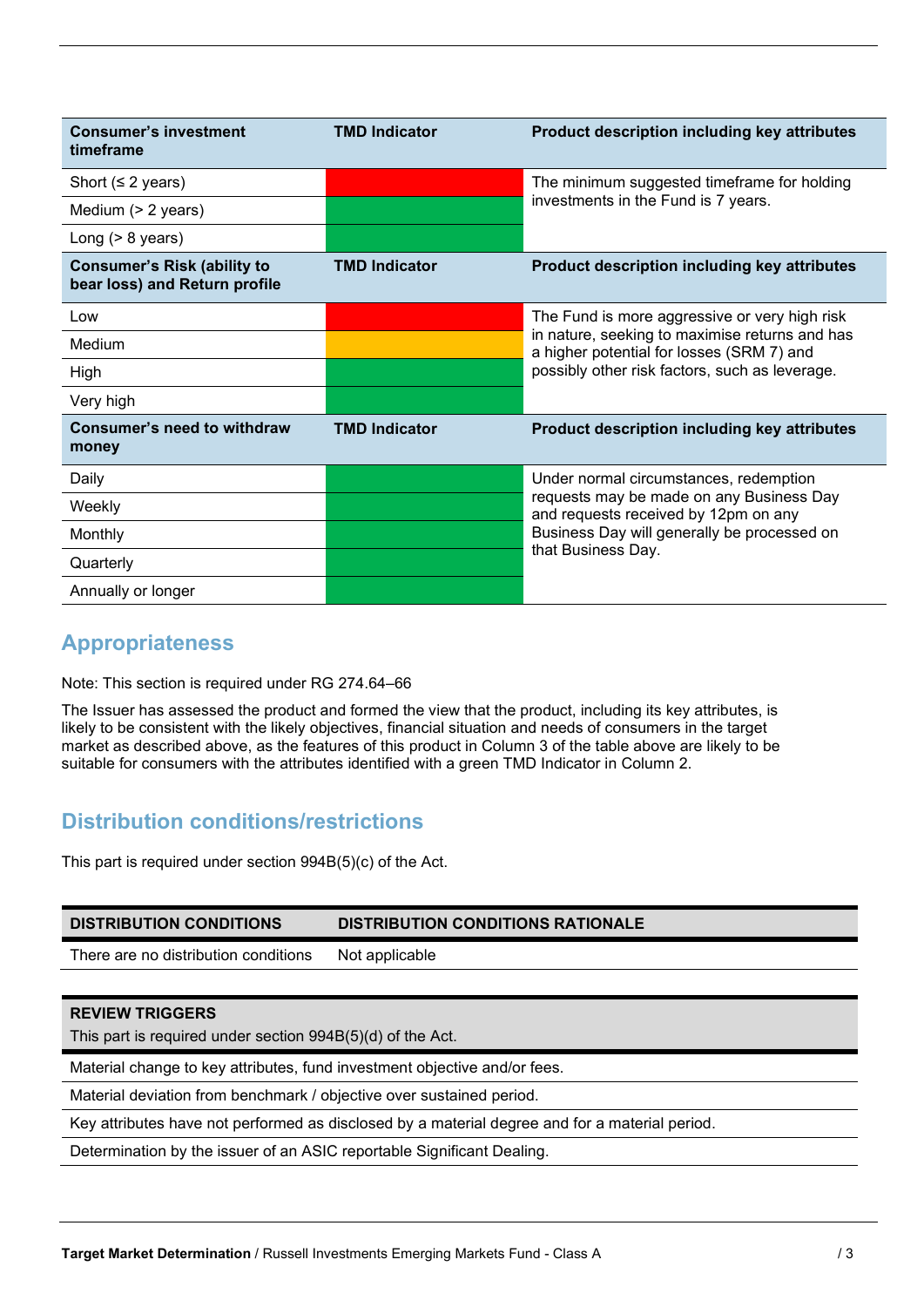Material or unexpectedly high number of complaints (as defined in section 994A(1) of the Act) about the product or distribution of the product.

The use of Product Intervention Powers, regulator orders or directions that affects the product.

#### **MANDATORY REVIEW PERIODS**

This part is required under section 994B(5)(e) and (f) of the Act.

| <b>Review period</b> | <b>Maximum period for review</b> |
|----------------------|----------------------------------|
| Initial review       | 1 year and 3 months              |
| Subsequent review    | 3 years and 3 months             |

### **DISTRIBUTOR REPORTING REQUIREMENTS**

This part is required under section 994B(5)(g) and (h) of the Act.

| <b>Reporting requirement</b>                                                                                                                                                                                | <b>Reporting period</b>                                                                                                           | Which distributors this<br>requirement applies to |
|-------------------------------------------------------------------------------------------------------------------------------------------------------------------------------------------------------------|-----------------------------------------------------------------------------------------------------------------------------------|---------------------------------------------------|
| Complaints (as defined in section 994A(1) of<br>the Act) relating to the product. The<br>distributor should provide all the content of<br>the complaint, having regard to privacy.                          | Within 10 business days<br>following end of calendar<br>quarter.                                                                  | All distributors                                  |
| Significant dealing outside of target market,<br>under s994F(6) of the Act.<br>See Definitions for further detail.                                                                                          | As soon as practicable but no<br>later than 10 business days<br>after distributor becomes<br>aware of the significant<br>dealing. | All distributors                                  |
| To the extent a distributor is aware, dealings<br>outside the target market, including reason<br>why acquisition is outside of target market,<br>and whether acquisition occurred under<br>personal advice. | Within 10 business days<br>following end of calendar<br>quarter.                                                                  | All distributors                                  |

If practicable, distributors should adopt the FSC data standards for reports to the issuer. Distributors must report to Russell Investment Management Ltd using the method specified at https://russellinvestments.com/au/ddoreporting/. This link also provides contact details relating to this TMD for Russell Investment Management Ltd.

### **Important Information**

This Target Market Determination (**TMD**) is made by Russell Investment Management Ltd ABN 53 068 338 974, AFS Licence 247185 (**RIM**). RIM is the responsible entity and issuer of units in the Fund.

The material provided here is for general information only and does not take account of any investor's personal financial situation or needs. The information in this material is thus not a recommendation, offer or solicitation to buy or sell any securities or to adopt any investment strategy. The opinions expressed may change as subsequent conditions vary. To the extent permitted by law, neither of RIM nor any of its respective related bodies corporate, associates, and employees, shall have any liability whatsoever (in negligence or otherwise) for any loss however arising from any use of the material or otherwise in connection with this TMD.

Any views expressed are the views of RIM and do not constitute investment advice. To the extent this material constitutes general financial product advice, investors should, before acting on the advice, consider the appropriateness of the advice, having regard to the investor's objectives, financial situation and needs. Before making any investment decision, an investor should obtain financial advice that takes into consideration their personal circumstances.

RIM, its officers, employees and agents are of the view that the information in this material and the sources being relied on (which may include third party sources) are correct (as at the date of publication). While care has been taken in preparing this material,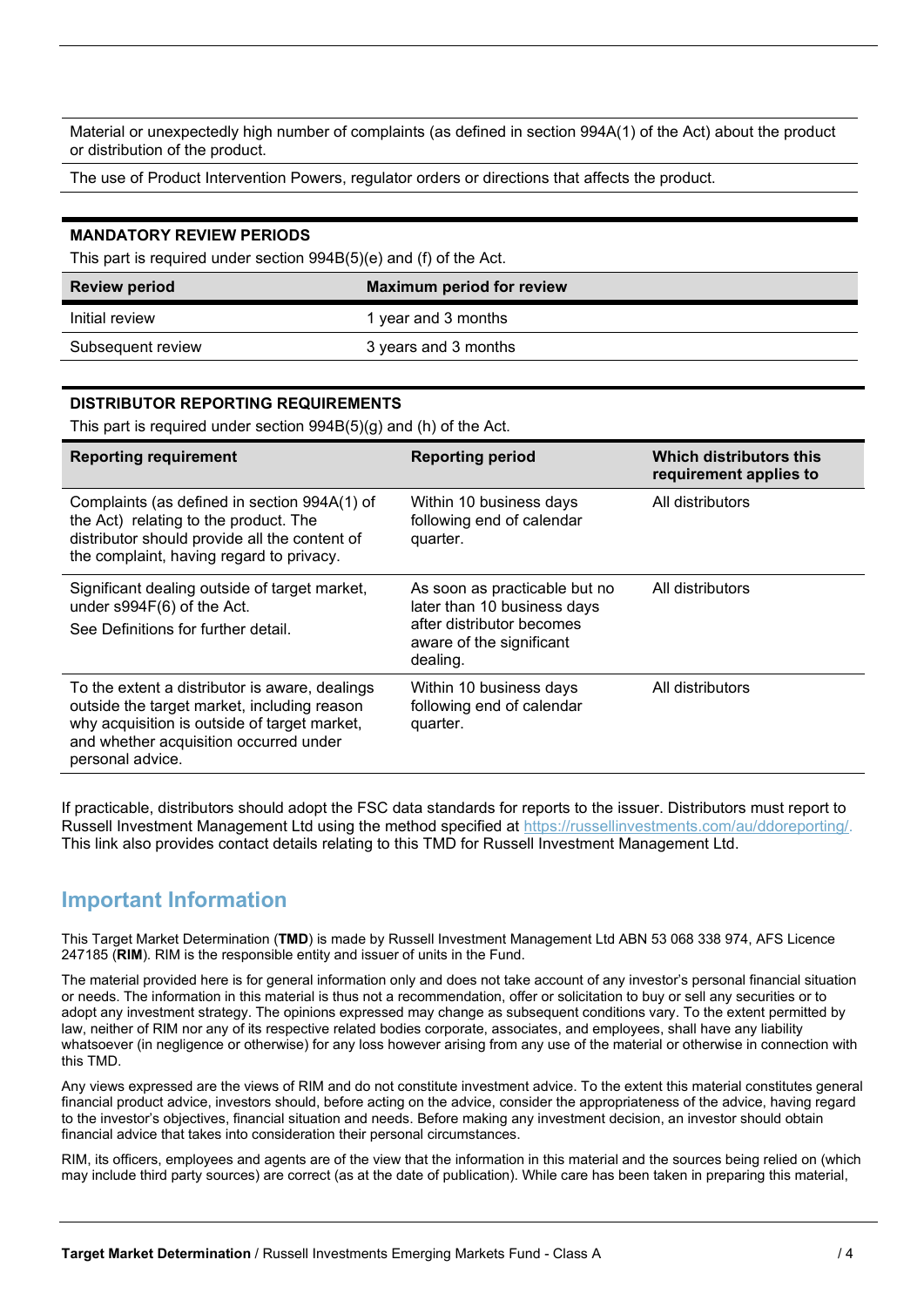no warranty of accuracy or reliability is given and no responsibility for the information is accepted by RIM. To the extent permitted by law, no liability is accepted for any loss or damage as a result of reliance on this information.

Neither RIM nor any of its related bodies corporate guarantee the performance of the Fund, any particular rate of return or return of capital. An investment in the Fund is not a deposit with, nor another liability of RIM nor any of its related bodies corporate, associates or employees. An investment in the Fund is subject to investment risks, including possible delays in repayment and loss of income and capital invested. Past performance is not a reliable indicator of future performance. Fluctuations in currency may affect the value of investments.

This material is not to be distributed or used by a person or entity in any jurisdiction or country where distribution or use would be contrary to local law or regulation.

This work is copyright 2021. Apart from any use permitted under the Copyright Act 1968, no part may be reproduced by any process, nor may any other exclusive right be exercised, without the permission of RIM.

## **Definitions**

| <b>TERM</b>                            | <b>DEFINITION</b>                                                                                                                                                                                                                                                                                                                              |  |
|----------------------------------------|------------------------------------------------------------------------------------------------------------------------------------------------------------------------------------------------------------------------------------------------------------------------------------------------------------------------------------------------|--|
| <b>Consumer's investment objective</b> |                                                                                                                                                                                                                                                                                                                                                |  |
| <b>Capital Growth</b>                  | The consumer seeks to invest in a product designed to generate capital return.<br>The consumer prefers exposure to growth assets (such as shares or property)<br>or otherwise seeks an investment return above the current inflation rate.                                                                                                     |  |
| <b>Capital Preservation</b>            | The consumer seeks to invest in a product to reduce volatility and minimise<br>loss in a market down-turn. The consumer prefers exposure to defensive<br>assets (such as cash or fixed income securities) that are generally lower in risk<br>and less volatile than growth investments.                                                       |  |
| <b>Capital Guaranteed</b>              | The consumer seeks a guarantee or protection against capital loss whilst still<br>seeking the potential for capital growth (typically gained through a derivative<br>arrangement). The consumer would likely understand the complexities,<br>conditions and risks that are associated with such products.                                      |  |
| <b>Income Distribution</b>             | The consumer seeks to invest in a product designed to generate regular<br>and/or tax-effective income. The consumer prefers exposure to income-<br>generating assets (typically, high dividend-yielding equities, fixed income<br>securities and money market instruments).                                                                    |  |
| <b>Consumer's intended product use</b> |                                                                                                                                                                                                                                                                                                                                                |  |
| Solution/Standalone<br>$(75-100%)$     | The consumer intends to hold the investment as either a part or the majority<br>(up to 100%) of their total investable assets (see definition below). The<br>consumer typically prefers exposure to a product with at least High portfolio<br>diversification (see definitions below).                                                         |  |
| Core Component<br>$(25-75%)$           | The consumer intends to hold the investment as a major component, up to<br>75%, of their total investable assets (see definition below). The consumer<br>typically prefers exposure to a product with at least Medium portfolio<br>diversification (see definitions below).                                                                    |  |
| Satellite (<25%)                       | The consumer intends to hold the investment as a smaller part of their total<br>portfolio, as an indication it would be suitable for up to 25% of the total<br>investable assets (see definition below). The consumer is likely to be<br>comfortable with exposure to a product with Low portfolio diversification (see<br>definitions below). |  |
| <b>Investable Assets</b>               | Those assets that the investor has available for investment, excluding the<br>residential home.                                                                                                                                                                                                                                                |  |
| use)                                   | Portfolio diversification (for completing the key product attribute section of consumer's intended product                                                                                                                                                                                                                                     |  |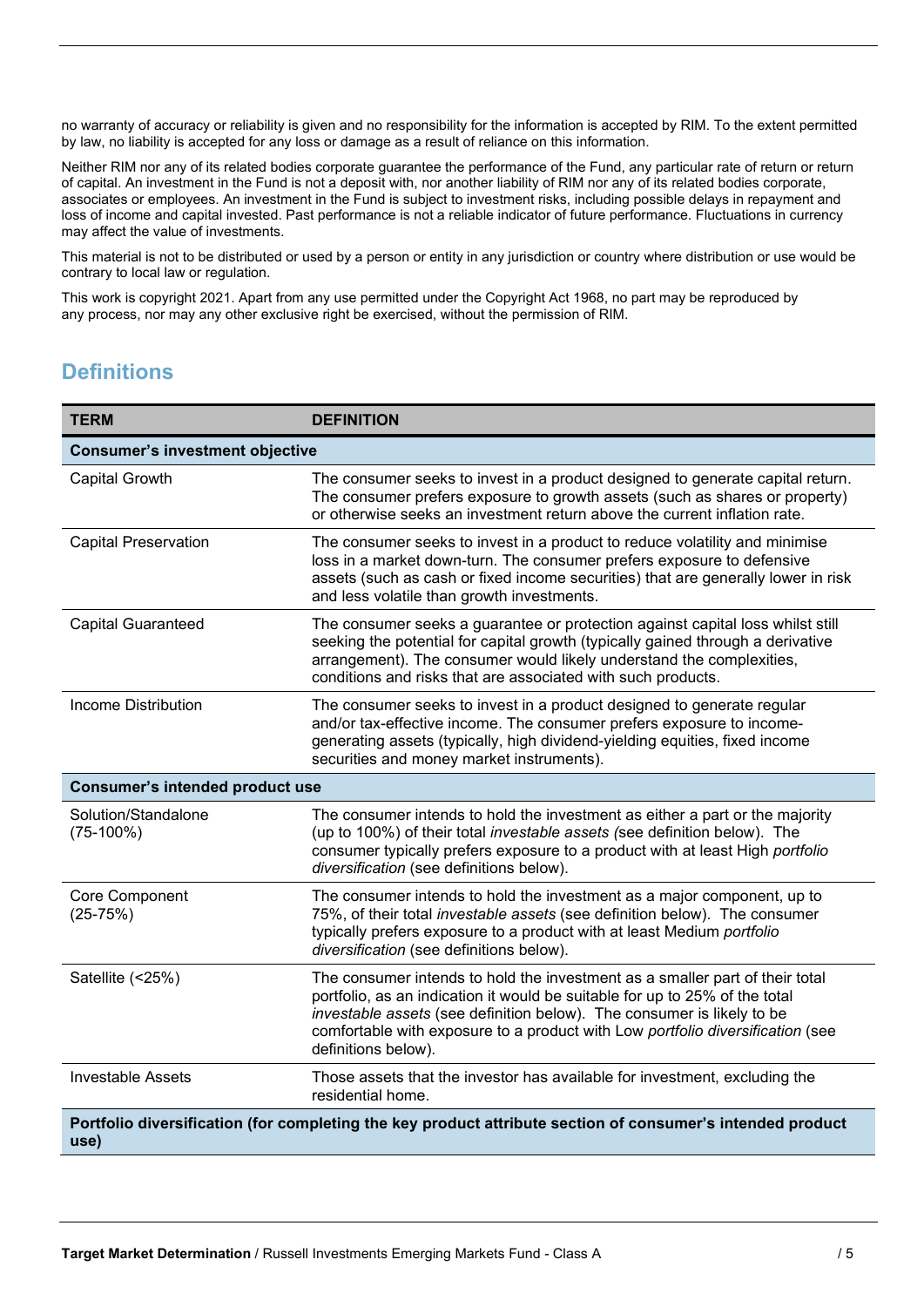| Low                                             | Single asset class, single country, low or moderate holdings of securities - e.g.<br>high conviction Aussie Equities.                                                                   |  |
|-------------------------------------------------|-----------------------------------------------------------------------------------------------------------------------------------------------------------------------------------------|--|
| Medium                                          | 1-2 Asset Classes, Single Country, Broad exposure within asset class, e.g.<br>Aussie Equities All Ords.                                                                                 |  |
| High                                            | Highly diversified across either asset classes, countries or investment<br>managers, e.g. Australian multi-manager balanced fund or global multi-asset<br>product (or Global Equities). |  |
| <b>Consumer's intended investment timeframe</b> |                                                                                                                                                                                         |  |
| Short ( $\leq$ 2 years)                         | The consumer has a short investment timeframe and may wish to redeem<br>within two years.                                                                                               |  |
| Medium $(> 2$ years)                            | The consumer has a medium investment timeframe and is unlikely to redeem<br>within two years.                                                                                           |  |
| Long $(> 8$ years)                              | The consumer has a long investment timeframe and is unlikely to redeem<br>within eight years.                                                                                           |  |

### **Consumer's Risk (ability to bear loss) and Return profile**

Issuers should undertake a comprehensive risk assessment for each product. The FSC recommends adoption of the Standard Risk Measure (**SRM**) to calculate the likely number of negative annual returns over a 20 year period, using the guidance and methodology outlined in the *Standard Risk Measure Guidance Paper For Trustees*. SRM is not a complete assessment of risk and potential loss. For example, it does not detail important issues such as the potential size of a negative return or that a positive return could still be less than a consumer requires to meet their investment objectives/needs. Issuers may wish to supplement the SRM methodology by also considering other risk factors. For example, some products may use leverage, derivatives or short selling, may have liquidity or withdrawal limitations, or otherwise may have a complex structure or increased investment risks, which should be documented together with the SRM to substantiate the product risk rating.

A consumer's desired product return profile would generally take into account the impact of fees, costs and taxes.

| Low                               | The consumer is conservative or low risk in nature, seeks to minimise potential<br>losses (e.g. has the ability to bear up to 1 negative return over a 20 year period<br>(SRM 1 to 2)) and is comfortable with a low target return profile.<br>Consumer typically prefers defensive assets such as cash and fixed income. |
|-----------------------------------|---------------------------------------------------------------------------------------------------------------------------------------------------------------------------------------------------------------------------------------------------------------------------------------------------------------------------|
| Medium                            | The consumer is moderate or medium risk in nature, seeking to minimise<br>potential losses (e.g. has the ability to bear up to 4 negative returns over a 20<br>year period (SRM 3 to 5)) and comfortable with a moderate target return<br>profile.                                                                        |
|                                   | Consumer typically prefers a balance of growth assets such as shares,<br>property and alternative assets and defensive assets such as cash and fixed<br>income.                                                                                                                                                           |
| High                              | The consumer is higher risk in nature and can accept higher potential losses<br>(e.g. has the ability to bear up to 6 negative returns over a 20 year period<br>(SRM 6)) in order to target a higher target return profile.                                                                                               |
|                                   | Consumer typically prefers predominantly growth assets such as shares,<br>property and alternative assets with only a smaller or moderate holding in<br>defensive assets such as cash and fixed income.                                                                                                                   |
| Very high                         | The consumer has a more aggressive or very high risk appetite, seeks to<br>maximise returns and can accept higher potential losses (e.g. has the ability to<br>bear 6 or more negative returns over a 20 year period (SRM 7) and possibly<br>other risk factors, such as leverage).                                       |
|                                   | Consumer typically prefers growth assets such as shares, property and<br>alternative assets.                                                                                                                                                                                                                              |
| Consumer's need to withdraw money |                                                                                                                                                                                                                                                                                                                           |